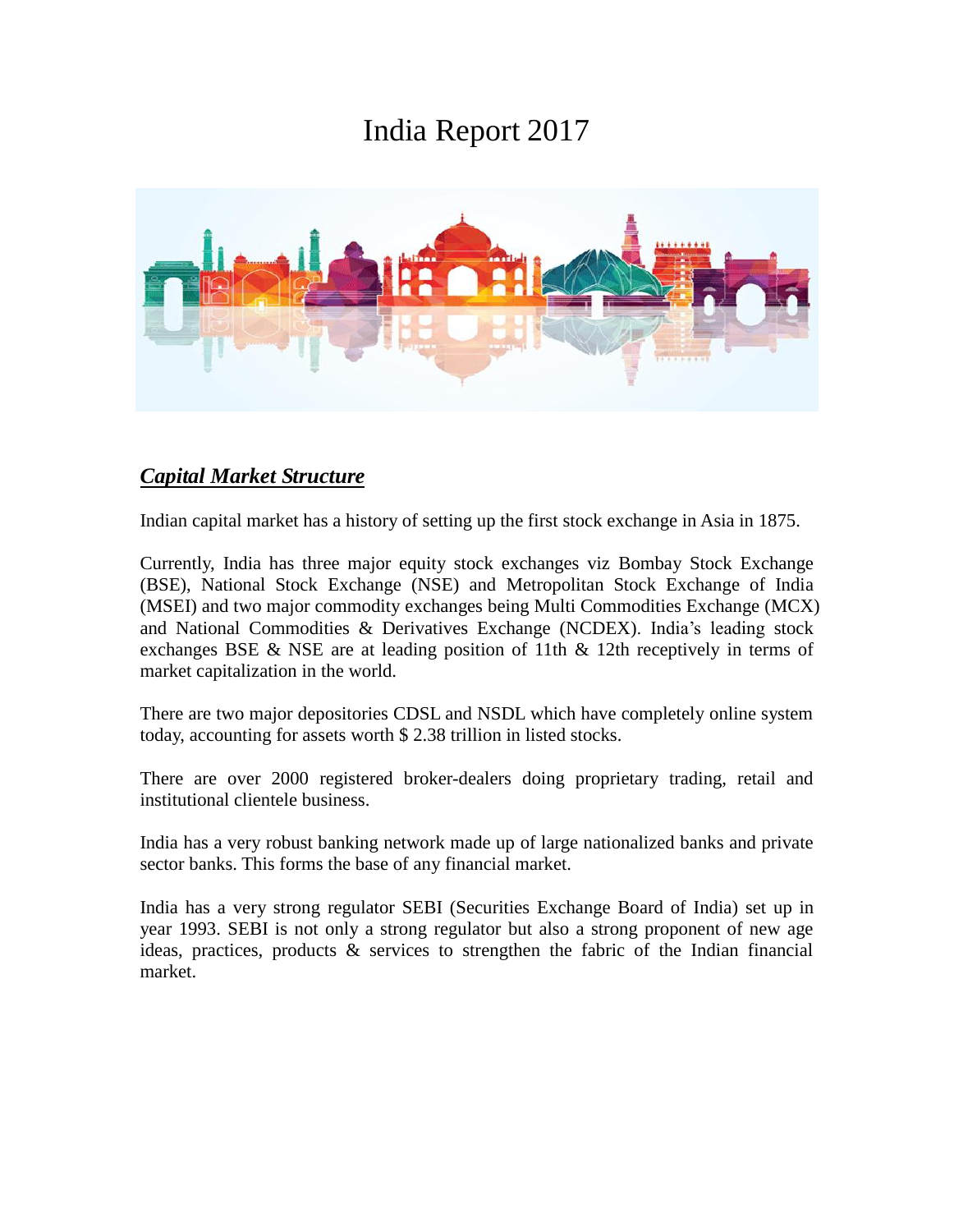## **Capital Market Structure**



### *Geographical Statistics*

Unity in diversity is how we would define India, which has 36 states and union territories, 780 languages, many religions and different cultures across the country. A total land of 3.28 million sq km is divided into 640,000 villages and 330 towns/cities. India with a population of 1.3 billion is the second most populous country. The population is spread across geography, though very densely populated in central states and less densely populated in north eastern states. It is like many mini markets within one big market.

### *Key Economic Statistics*

### *Population*

India with a population of 1.3 billion has the second highest population in the world moving towards becoming the country with the largest population. This has led to a large consumption driven growth in the economy and likely to gain pace as it is driven by a young population. Many economies are purely dependent on world consumption whereas India's prospects are bright as it has a large consumption plus a large production base with 65% of the population being below the age of 35 years. The population assists in growth of the economy at the same time increases pressure on the existing infrastructure of the economy.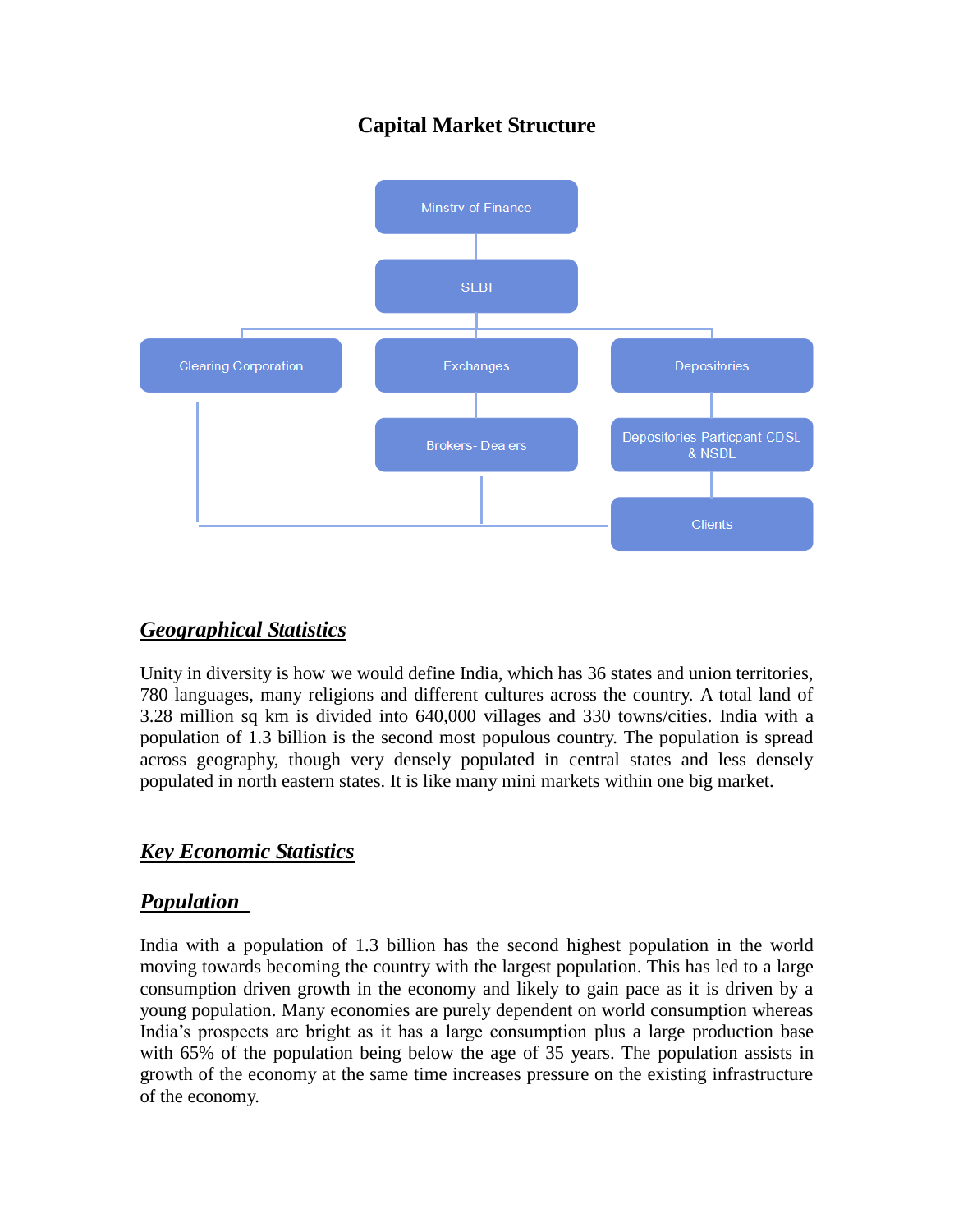Also it is a challenge to employ such a large existing workforce with 15 million added to these numbers every year. The population has a relatively low level of literacy, which makes it even more challenging to gainfully employ the new workforce.



#### *GDP*

Fifth largest and the fastest growing economy in the world having a GDP of \$ 2.54 trillion has grown approx 7.5% p.a. vs. 3.3% p.a. of world growth in the last **3 years**. India's industrial sector accounts for 29.09% of the GDP, agriculture is 13%, and service sector dominates with 53.5%. This makes it part of the industrialized nations of the world.

India draws its strength from its own growing consumption story which is likely to stay for many years to come. Recent government initiatives on export and MAKE IN INDIA, along with strong infrastructure development and a large scope to grow infrastructure from its current levels is likely to see India growing at a fast pace

Agriculture accounts for 13% of the GDP, while about 52% depend on it for living. There is clearly an over dependence of GDP on the services sector and which may pose a challenge to sustain current level of growth.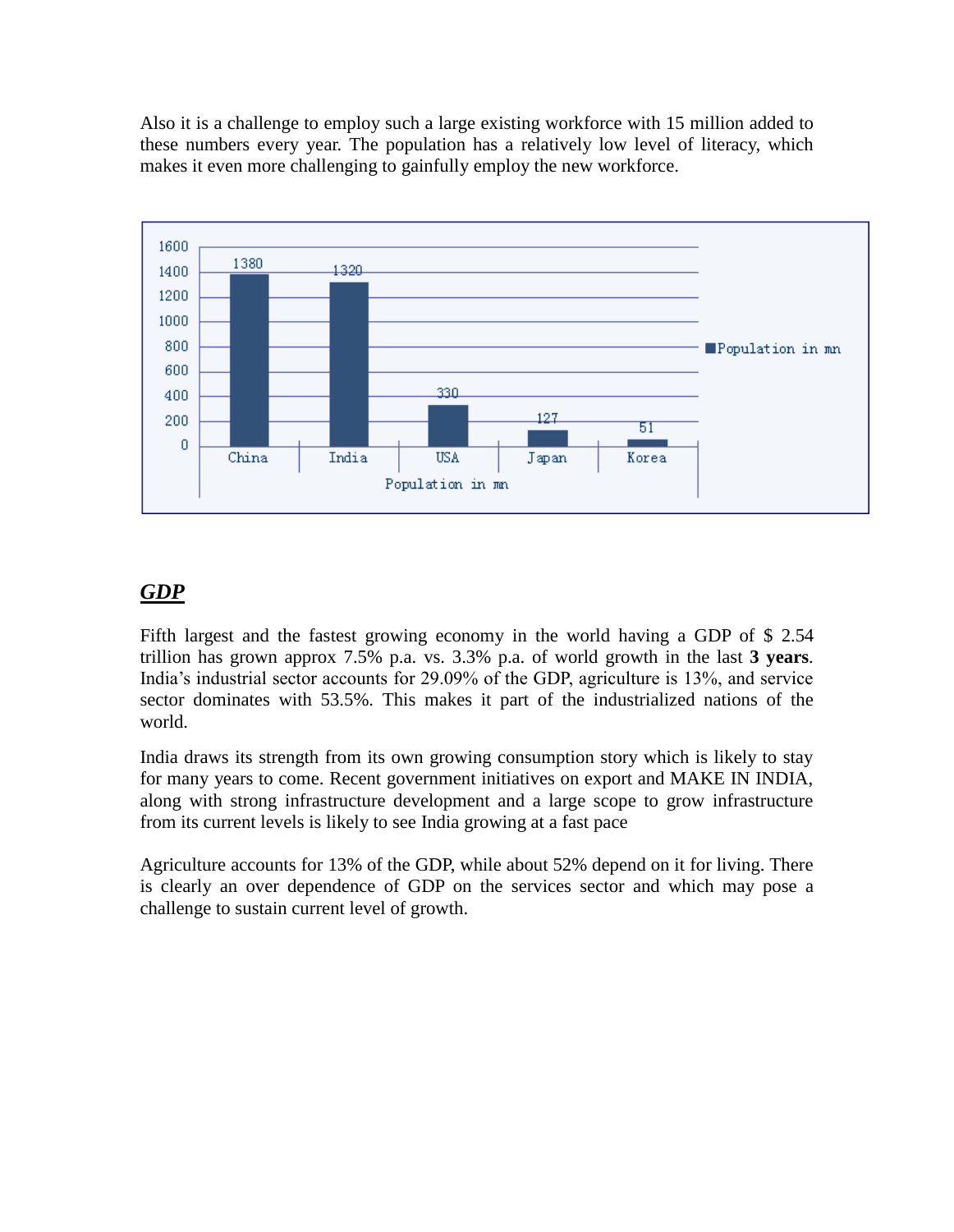

### *Market Capitalization*

BSE has more than 5500 companies listed on it with a market capitalization of more than \$ 2.2 trillion. The market capitalization has been steadily increasing. It has grown more than 30% in the last 5 years



Indian stock markets have a large number of companies bringing in the diversification and robustness in the market. Though Indian markets have a high market capitalization, it is concentrated among the top few companies. 93% of the market capitalization is accounted for by the top 500 companies. Over 15% of this is held by FIIs (Foreign Institutional Investors). Many of these companies have reached the threshold limit of FIIs investing in the company. The reason for the markets not looking beyond the top 500 companies is the confidence on the corporate governance in these companies.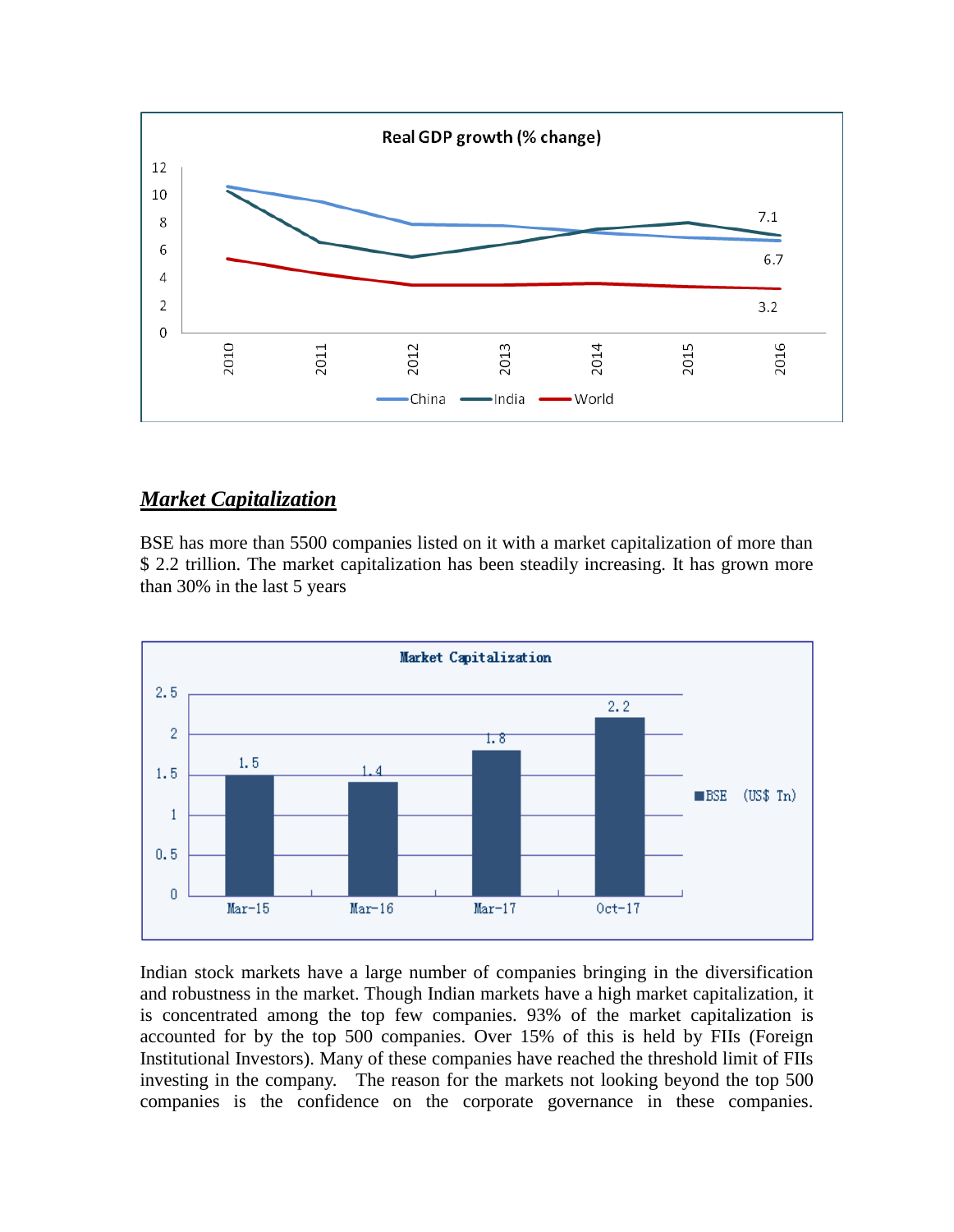Transparency and governance are likely to improve with regulations becoming stringent and many forward looking changes being enacted. Government is taking huge steps towards digitization of payments and other processes which will also help overcome this obstacle of corporate governance in the coming years.

### *Investor Base*

In India Investor base is very transparent. Each and every investor needs to register his 'know your client' details as per norms of the regulator and government. This also makes it easier to understand the demographics of the investors and plan strategies in the market. India has a base of 29.7 million demat account holders. Additionally, the number of mutual fund folios in the equity mutual funds as on September 2017 stood at 45.8 million. Total investor accounts have grown over 40% in last 5 years.



#### (Total equity investor accounts  $= 75.5$  mn. Estimated unique accounts  $=$  approx 50.0 mn)

The total percentage of the population investing in equity markets is less than 4%, which is lower than many countries like USA where the number is as high as 55%. There is scope to increase the investor base, which would increase with overall increase in literacy levels and efforts by regulator, exchanges and other market participants to disseminate knowledge through investor awareness seminars. One important reason for low investor base is the love for physical assets like property and gold in India. India is the largest importer of gold in the world and among the top 5 components of imports in India. A self owned property is pre-requisite to having a basic standing in the society for every family. Equity markets are also looked upon by Indian diaspora as speculative in nature rather than a long term investment avenue. These pose a strong challenge to the growth in Investor base.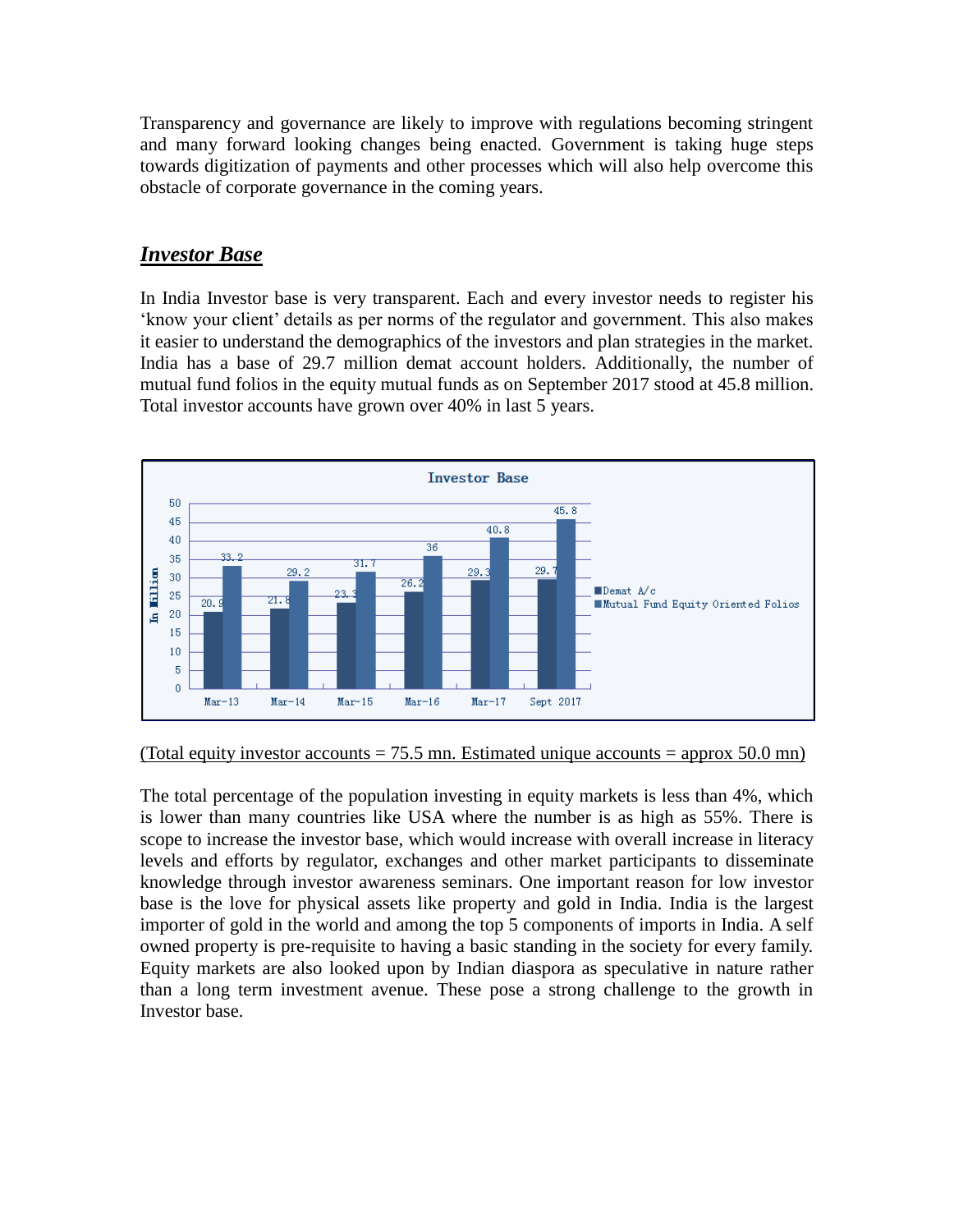### *Indian Capital Markets Framework*

Indian stock markets have evolved as leaders in terms of technology. There is completely 100% screen based trading in India and the complete trading is in dematerialized mode. BSE boast of being the fastest exchange in the world with a median trade speed of 6 microseconds We are currently practicing T+2 system, which means settlement of position is done on the third day, while for derivatives it is T+1. There is strong prevalence of HFT & Algo based trading. The capital market structure is well developed with regulator, exchanges, depositories, banks, broker-dealers making a very cohesive, comprehensive and coherent structure. There is a large participation of foreign institutional investors. They account for more than 20% of the market turnover. There is a vibrant derivative market across equities, commodities and currencies. The total turnover in equities derivatives market was \$ 14.5 trillion and \$ 1 trillion each in commodity and currency derivatives market during year ending March 2017.

The industry has a large number of broker dealers, who compete mostly on the pricing, bringing down yields consistently year or year, whereas the cost of operations is increasing due to newer technologies being adopted regularly in the industry which will have cost benefits in the long run, but is weighing heavy on the balance sheets in the short run.

Government sees the stock markets as a means of increasing the revenue base, by introducing taxes. Government finds ease in introducing these taxes as it is seen as a tax on disposable income which is invested, which is a politically safe move. The result of the high taxation is that FIIs have found alternative markets like the Singapore exchange which replicated the NIFTY index. They benefit from lower cost as well as ease of transaction where in India there are registration formalities. FIIs also shy away from the changing stance by the government on tax treatment of foreign entities especially on capital gains. This is a big challenge which the industry faces. High cost and strong regulation has also led to an informal market running parallel with the organized market. SEBI is a boon to the industry, but also due to higher number of regulations and micro management to some extent has led to impediment in the smooth working, and at the same time increases the cost of operation.

### *Recent Reforms*

The current government has been doing a lot of reforms.

**Demonetization**: The use of all 500 and 1000 rupee banknotes became invalid overnight in November 2016, which accounted for 86% of the total currency issued by RBI. The Demonetization was done to tackle the issue of black money, lower the circulation of cash, which is directly linked to corruption and eliminate fake currency.

**Goods and Services Tax (GST)**: There were numerous taxes levied by state and central